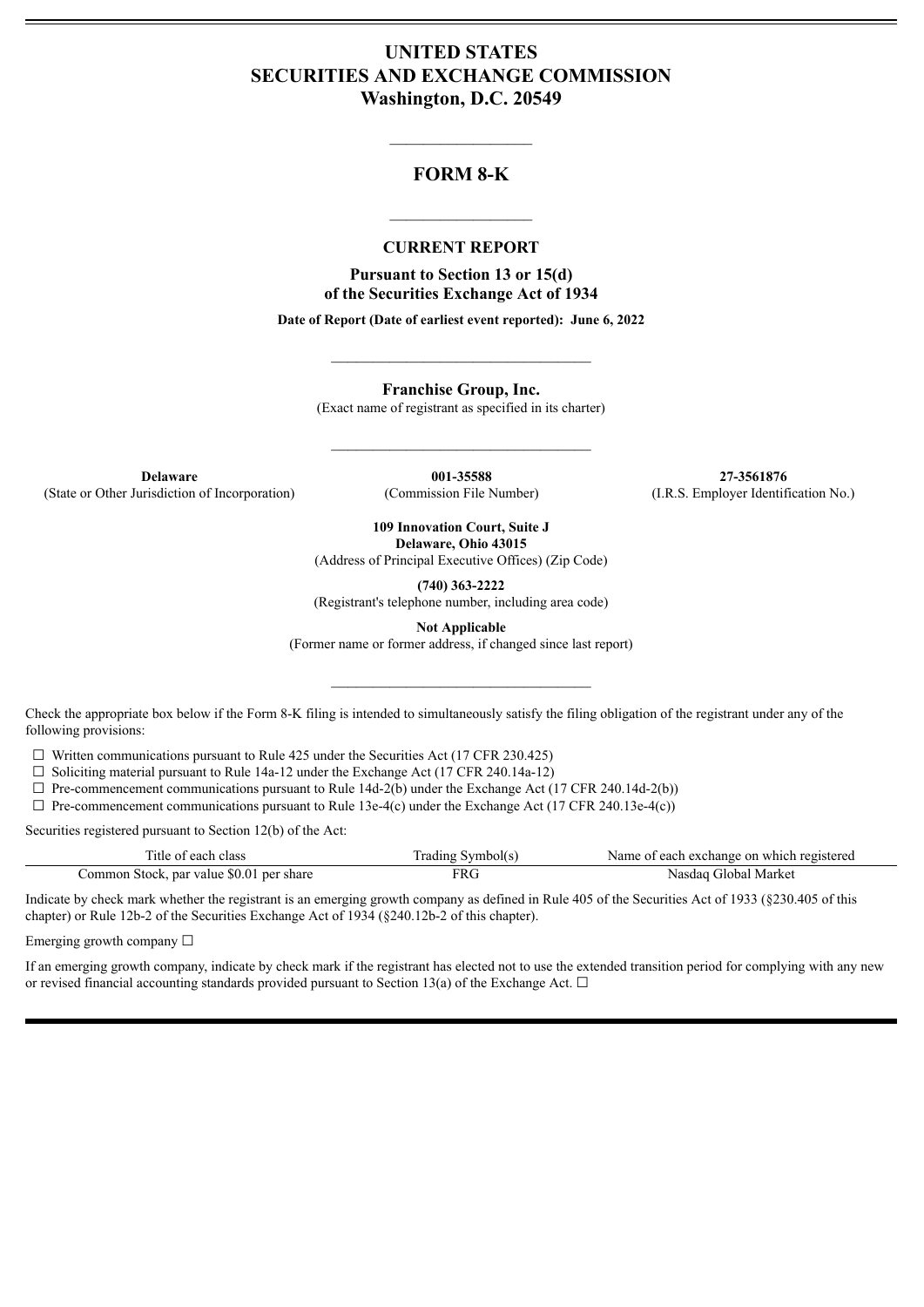#### **Item 7.01. Regulation FD Disclosure.**

On June 6, 2022, Franchise Group, Inc. (the "Company") issued a press release announcing it has entered into a three week exclusive negotiation period to acquire Kohl's Corporation for \$60.00 per share in cash. A copy of the press release is attached as Exhibit 99.1 and incorporated by reference in Item 7.01 of this Current Report on Form 8-K.

The information furnished pursuant to this Item 7.01 (and the related information in Exhibit 99.1) shall not be deemed "filed" for purposes of Section 18 of the Securities Exchange Act of 1934, as amended (the "Exchange Act"), and shall not be deemed to be incorporated by reference in any filing under the Securities Act of 1933, as amended, or the Exchange Act, except as shall be expressly set forth by specific reference in such filing.

#### **Cautionary Statement Regarding Forward-Looking Statements**

This Current Report on Form 8-K contains forward-looking statements within the meaning of the Private Securities Litigation Reform Act of 1995. Forward-looking statements include, without limitation, projections, predictions, expectations, or beliefs about future events or results and are not statements of historical fact. Such statements include all statements in this Current Report on Form 8-K regarding the potential acquisition of Kohl's Corporation, the timing thereof, whether such transaction proceeds and, if so, the effect thereof on the Company, any expected financial performance of Kohl's Corporation or the Company or the benefits that the Company presently expects to derive from the transaction, including that the transaction, if completed, would significantly increase free cash flow, Adjusted EBITDA and Non-GAAP EPS of the Company or allow it to increase dividends, shareholder returns or investment in franchised and franchisable businesses. Such forward-looking statements are based on various assumptions as of the time they are made, and are inherently subject to known and unknown risks, uncertainties and other factors that may cause actual results, performance or achievements to be materially different from any future results, performance or achievements expressed or implied by such forward-looking statements. Forward-looking statements are often accompanied by words that convey projected future events or outcomes such as "expect," "believe," "estimate," "plan," "project," "anticipate," "intend," "will," "may," "view," "opportunity," "potential," or words of similar meaning or other statements concerning opinions or judgment of the Company or its management about future events. Although the Company believes that its expectations with respect to forwardlooking statements are based upon reasonable assumptions within the bounds of its existing knowledge of its business and operations, there can be no assurance that actual results, performance, or achievements of the Company will not differ materially from any projected future results, performance or achievements expressed or implied by such forward-looking statements. Actual future results, performance or achievements may differ materially from historical results or those anticipated depending on a variety of factors, many of which are beyond the control of the Company. We refer you to the "Risk Factors" and "Management's Discussion and Analysis of Financial Condition and Results of Operations" sections of the Company's Annual Report on Form 10-K for the period ended December 25, 2021, and comparable sections of the Company's Quarterly Reports on Form 10-Q and other filings, which have been filed with the SEC and are available on the SEC's website at www.sec.gov. All of the forward-looking statements made in this Current Report on Form 8-K are expressly qualified by the cautionary statements contained or referred to herein. Investors are cautioned not to rely on the forward-looking statements contained in this Current Report on Form 8-K. Forward-looking statements speak only as of the date they are made and the Company does not undertake any obligation to update, revise or clarify these forward-looking statements, whether as a result of new information, future events or otherwise.

#### **Item 9.01. Financial Statements and Exhibits.**

| d) Exhibits. |                                                                             |
|--------------|-----------------------------------------------------------------------------|
| Exhibit No.  | <b>Description</b>                                                          |
| 99.1         | Press Release dated June 6, 2022                                            |
| 104          | Cover Page Interactive Data File (embedded within the Inline XBRL document) |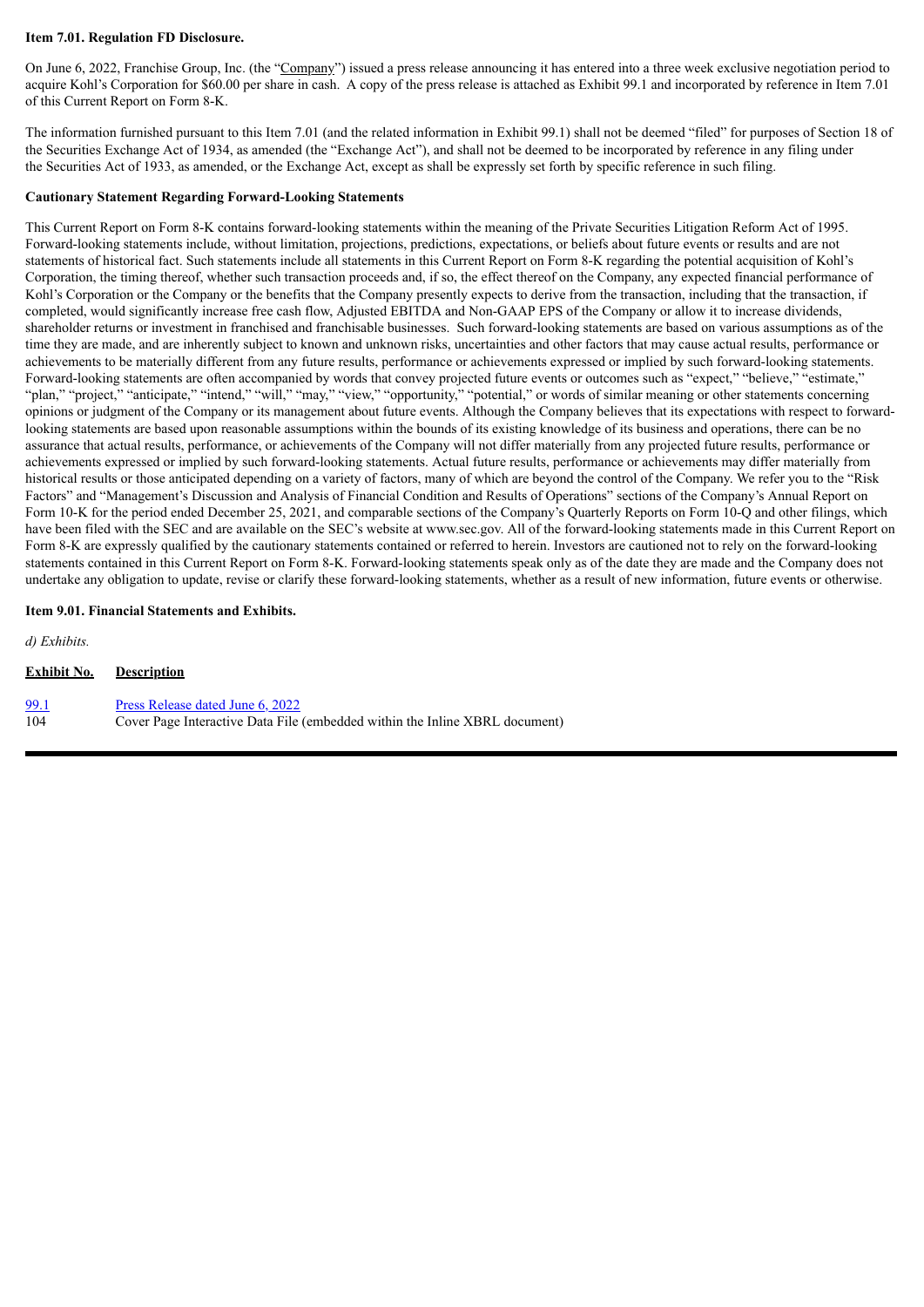### **SIGNATURE**

Pursuant to the requirements of the Securities Exchange Act of 1934, the registrant has duly caused this report to be signed on its behalf by the undersigned hereunto duly authorized.

### **Franchise Group, Inc.**

Date: June 7, 2022 By: /s/ Eric F. Seeton Eric F. Seeton Chief Financial Officer